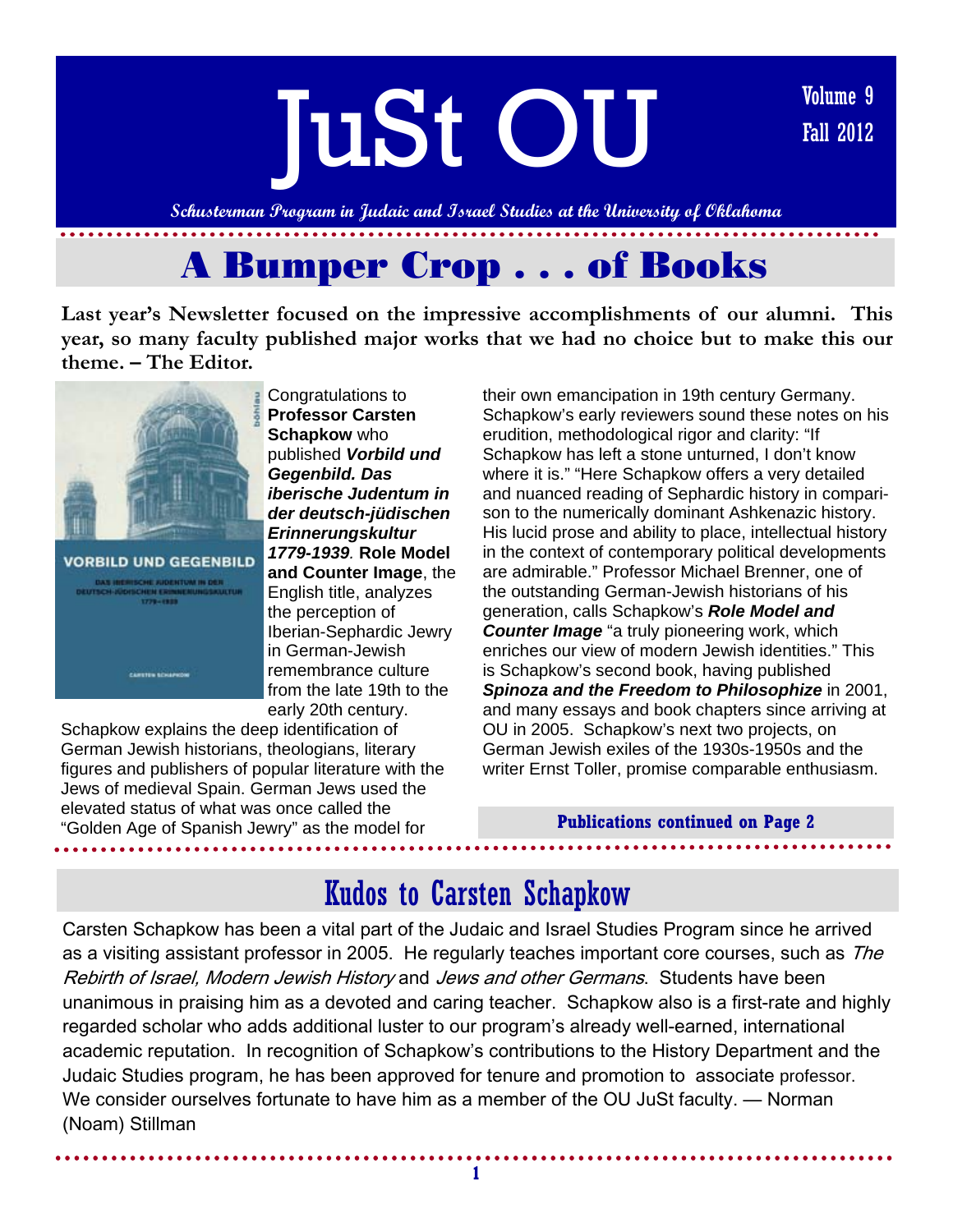# BUMPER CROP … continued

### *Kosher Feijoada* by *Professor Misha Klein*

explores the contradictions inherent in being Jewish in Brazil, the world's largest Catholic country. The paradoxes are amplified in the context of the metropolis of São Paulo, home to Jews from more than 60 countries of origin, who forge a culturally diverse community by drawing on Brazilian ideologies of race and inclusion. Jews have experienced **"Brazilification" through partic-**



ipation in mostly secular institutions and national practices. Klein's ethnography explores the intersection of multiple sources of identity, and considers the meaning of belonging for a diasporic group that intertwines ethnic, national and transnational practices in the construction of their identity.

 Congratulations to Klein for her recent tenure and promotion to Associate Professor.

### *The Making of the Modern Jewish Bible: How Scholars in Germany, Israel and America Transformed an Ancient Text*by **Professor Alan Levenson** explores the relationship between Jewish



tradition and the Christian environment; between the subjective needs of the Jewish community and the objective world of the academy. He suggests that German Jews created a religious Bible, Israeli Jews a national Bible and American Jews an ethnic one. In each location, Jewish scholars confronted the non-Jewish environment and refuted the biases of the majority. But Jewish scholars also wrestled with their

own traditions, trying to balance fidelity to and independence from traditional commentaries. Levenson reveals an enduring preoccupation with the Bible in modernity. Contrary to popular perceptions, the author argues that the modern period has been the golden age of Jewish Bible study and that the quest for a modern Jewish Bible has served as keystone for three dramatically different Jewish cultures.

Alan also served as editor for *The Wiley-Blackwell History of Jews and Judaism* (2012) – details to follow in our next newsletter.

### *Post-Wall Berlin: Borders, Space and Identity* by **Janet**

**Ward***,* offers a powerful lens through which to view this city's latest self-reinvention. Presenting a trans-disciplinary approach to understanding one of the world's most iconic cities, the book relates to recent trends in post-Cold-War cultural history, memory studies, visual culture and border studies. Through a focus on the moving



boundaries of Berlin, Ward reshapes the parameters of urban enquiry and sheds new light on debates surrounding the city's division and rebuilding, post-1989 and post-9/11 globalization, the new Europe, urban preservation and 'memory sites'. This book is, in short, a bold reassessment of the modern and postmodern urban condition.



### *Ancient Angels by* **Professor Rangar Cline** brings together inscriptional, literary and archaeological evidence for angels (angeloi) in Romanera religions. The book examines Roman conceptions of angels, angel veneration, and how Christian authorities responded to this potentially heterodox aspect of Roman religion.

*The Regimiento de la vida by Moshe Almosnino,* edited by **Professor Luis Cortest is a** classic work of Sephardic literature. Almosnino was one of the great sages of the Jewish community of Thessaloniki (Greece) in the 16th century. *The Regimiento* is a practical treatise on moral philosophy.



**Publications continued on Page 3**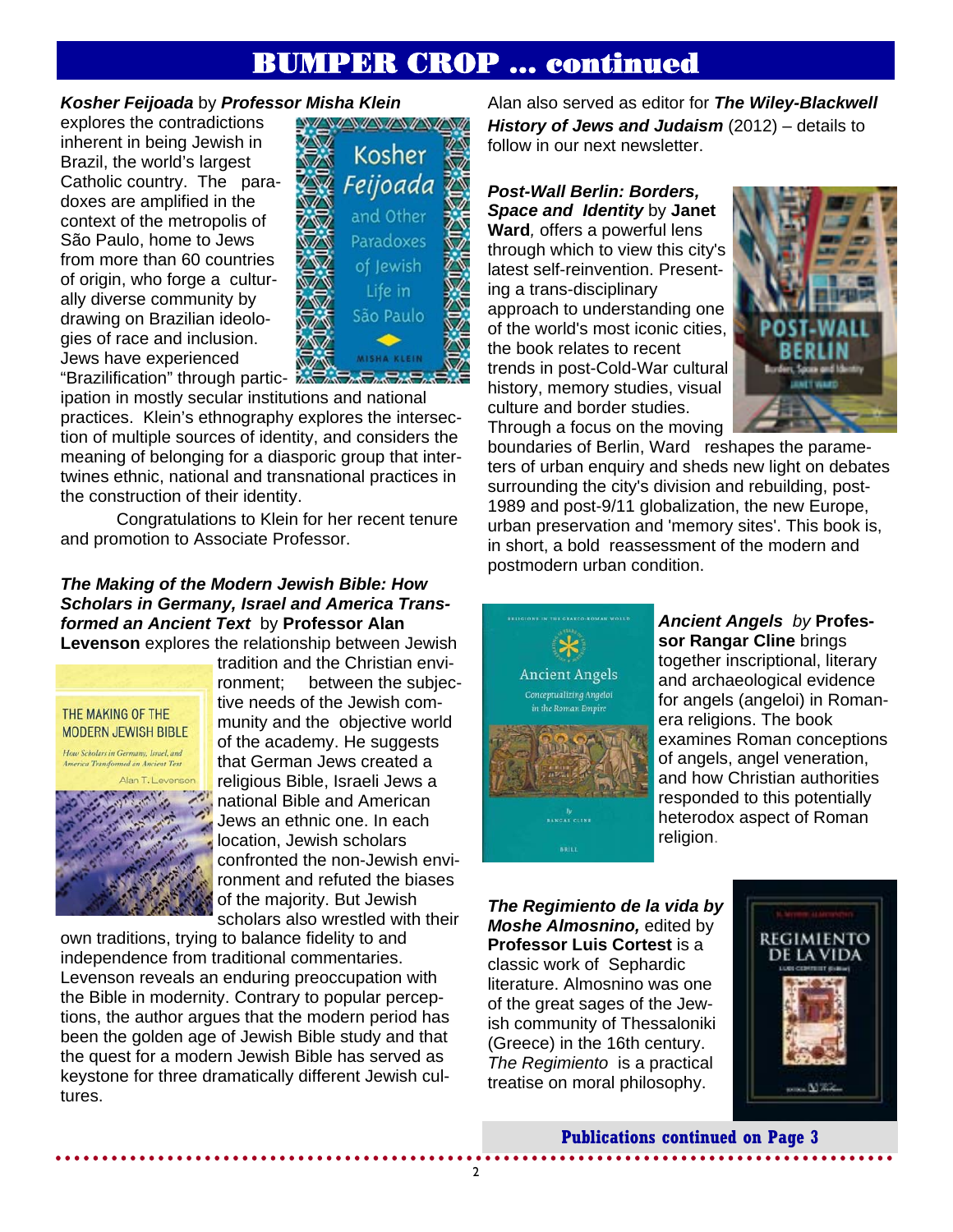# BIG Ideas — Smaller Packages

Almosnino discusses many topics (friendship, prudence, virtue) that demonstrate his vast knowledge of both Talmudic texts and Aristotelian philosophy. *The Regimiento*  illustrates the greatness of Sephardic culture in one of its key historical moments. This study is a critical edition of the first printed version in Roman script, published in Amsterdam in 1729.

### **Professor Noam Stillman**  authored:

 1) "A Major New Source for the Study of Maghrebi Jewry, in *Studies in the History and Culture of North African Jewry,*" eds., Moshe Bar-Asher & Steven D. Fraade (New Haven and Jerusalem: Yale University and the Hebrew University, 2011);

2) "Judaism and Islam: Fourteen Hundred Years of Intertwined Destiny? An Overview," in *The Convergence of Judaism and* 

*Islam: Religious, Scientific, and Cultural Dimensions*, eds. Michael M. Laskier and Yaacov Lev (Gainesville: University of Florida Press, 2011); and,

3) "Corporal Modesty in Judaism and Islam," in *Pesher Nahum*  (Festschrift for Norman Golb, 2012).

 Stillman delivered the following keynote addresses: "Moroccan Jewry in Historical Perspective: Orientations and Reorientations" at the 2011 International Conference on The Jews of Morocco, University College London (June 20-22, 2011); and, "Jews and Christians in Muslim Eyes: Fixed and Changing Images", principal lecture at the International Conference on Jews, Christians and Muslims Imagining Each Other, at the Open University of Israel, Raanana (Dec. 27, 2011).

Congratulations to **Professor Shmuel Shepkaru** who recently published "The Preaching of the First Crusade and the Persecution of the Jews" in *Medieval Encounters,* 18 (2012).

### **Professor Stephen Norwood**  authored:

1) "The Expulsion of Robert Burke: Suppressing Campus Anti-Nazi Protest in the 1930s," *Journal for the Study of Antisemitism* (June 2012)

2) "Old Wine in New Bottles: Antisemitism in the American Far Left, 1917 - 1973," in Eunice G. Pollack, ed., *Anti-Semitism on the Campus: Past & Present (2011) 3) "*Antisemitism in the American University: Parallels with the Nazi Era," *ACTA: Analysis of Current Trends in Antisemitism* (2011) 4) "In Denial: American Universities' Response to the Third Reich, Past and Present*,*" *Journal of Ecumenical Studies* (2011).

# **Dinah Assouline Stillman**

delivered the following papers:

"Muslim-Jewish Relations in France through the Lens of Recent Cinema" at the Intertwined Worlds Symposium:. The Judaeo-Islamic Tradition at Cambridge University (Sept. 11-13, 2011).

"French Jews, Nazis, and the Vel' d'Hiv' Roundup:. A New Trend in French Literature and Cinema" at the 43rd Annual Meeting of the Association for Jewish Studies in Washington (Dec.18-20, 2011).

**JuSt welcomes visiting Schusterman Professor** 



**Gershon Lewental** 

**Gershon Lewental** is an AICE/ Schusterman visiting professor in Israel studies, teaching in both the OU Department of History and the College of International Studies. He earned his bachelor of arts degree from Cornell University and received his doctorate in Middle Eastern history from Brandeis University in 2011, writing al-Qadisiyyah during the Arab-Muslim conquest of Iran and the changing perceptions of the engagement through time. His fields of expertise include Iranian history, early Islam, the Baha'i faith, and Israeli

history, and he seeks in his scholarship to examine the interplay of memory, religion, and nationalism in identity. Currently, he is preparing his dissertation for publication and working on a study of the Baha'i community in Israel from 1917 to the present. In Fall 2012 he will be teaching **HIST 3963—The Rebirth of Israel, and IAS 3473—The Arab-Israeli Conflict**. In spring 2013 he will teach **"Early Islamic Empires"** and **"Religion and Society in the Middle East."**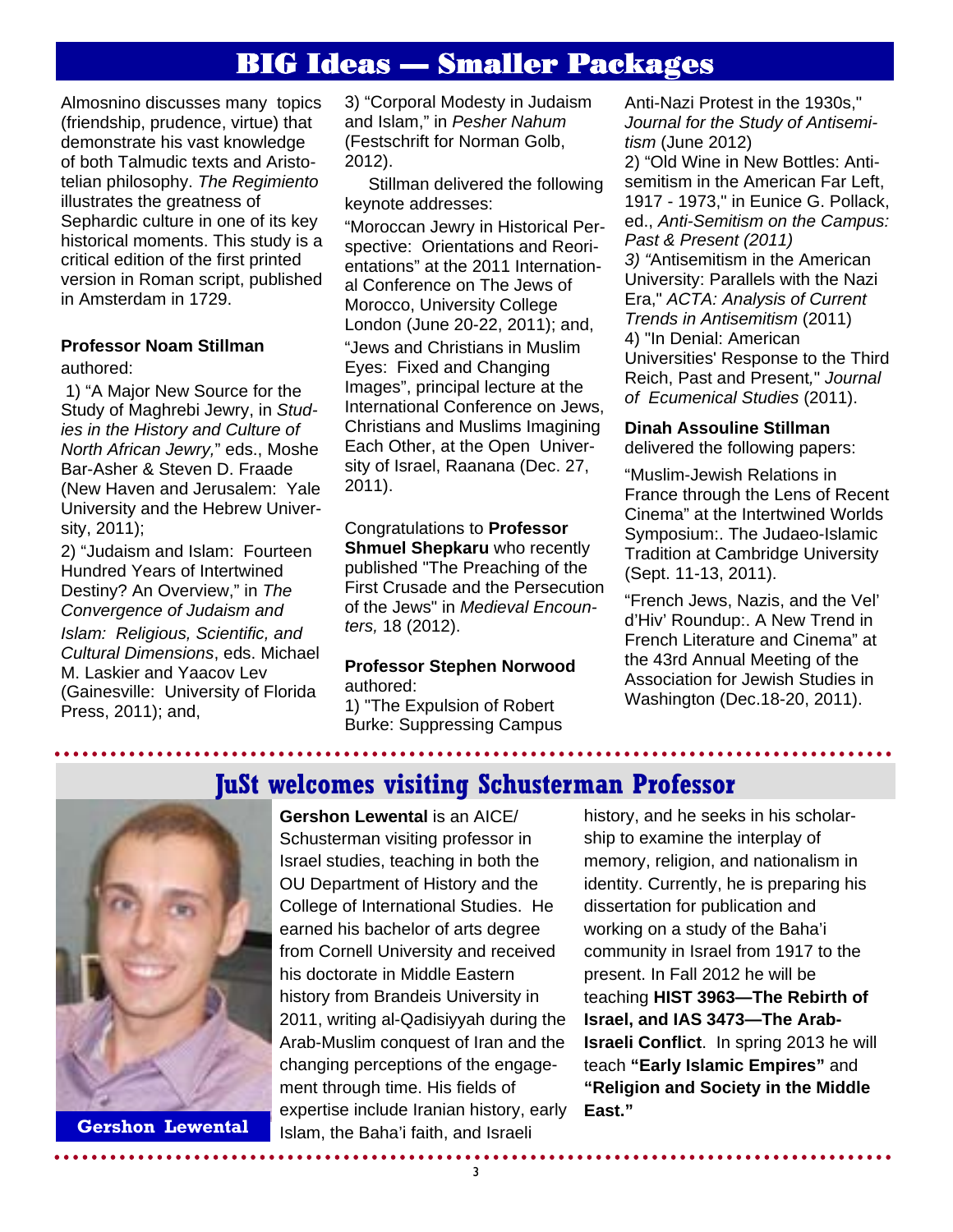# **Faculty and Staff Changes FOND FAREWELL TO JAN RAUH**

### **Our Program's First Administrator**

Jan Rauh was hired to fill a part-time position in



April 1996—the first year of OU's Judaic Studies Program. She became a full-time employee in 2001 and held that position until her retirement at the end of August 2011. Jan received **A** a Distinguished Perfor-

mance Award in 2002. In 2012, she received a 15-year service pin and was honored as a University of Oklahoma retiree.

 "With children and grandchildren scattered from Montana to Edmond to Kansas City, I could keep busy just going from one locale to another. But I also enjoy spending time at home, having coffee with friends and gardening, reading, knitting and sewing and walking. I'm looking forward to bringing my piano skills back up to par and doing some volunteer work."

#### \*\*\*\*\*\*

Judaic Studies' new Administrative Assistant, Valarie Harshaw, is a graduate of the University of Oklahoma. After 20 years as a true "Air Force wife," she and her husband, Robert have settled in Cleveland County near family in Norman and Midwest City. They have a daughter entering Oklahoma State University this fall and raise various animals on their farm, including fainting goats. Harshaw has been a great addition to JuSt and invites students and faculty to visit her in our



repainted suite in Dale Hall Tower. Harshaw said, "I am very excited to be a part of OU's Judaic and Israel Studies. The faculty are great, the topics are fascinating, and I'm enjoying learning Hebrew."

# **Our Core Faculty and a few of their classes**



**Ori Kritz** 

**Jewish Literature From Antiquity to the Present Intermediate Hebrew** 



**Shmuel Shepkaru History of Heaven and Hell Evolution of Martyrdom** 



**Noam A. Stillman Jews/Christians Under Islam Spain Under Islam** 



**Alan T. Levenson Judaism: A Religious History Genesis Through Jewish Eyes**

**Jews and Other Germans The Rebirth of Israel** 

**Carsten Schapkow**

**Lea Reches Beginning Hebrew 1 & 2** 

# **Associated Faculty**

**Benjamin L. Alpers,** Honors College **Hester Baer,** Modern Languages (German**) Eve Bannett,** English **Jose R. Canoy,** History **David Chappell**, History **Rangar Cline,** History and Religious Studies **Luis Cortest,** Modern Languages (Spanish**) Misha Klein,** Anthropology **Brent Landau,** Religious Studies **Nina Livesey,** Religious Studies **William H. McDonald,** English **Stephen H. Norwood,** History **Karin L. Schutjer,** Modern Languages (German) **Daniel C. Snell,** History **Dinah Stillman,** Modern Languages (French) **Janet Ward,** History

The Judaic and Israel Studies program would like to thank Professor Marc Lee Raphael of the College of William and Mary for a major donation of books to Bizzell Memorial Library. The volumes include a wide range of historical monographs, prayer books, novels and Hebrew language instructional texts. Raphael, one of the foremost scholars of American Judaism, is the author of many books himself, including *Judaism in America* and, most recently, *The Synagogue in America: A Short History.*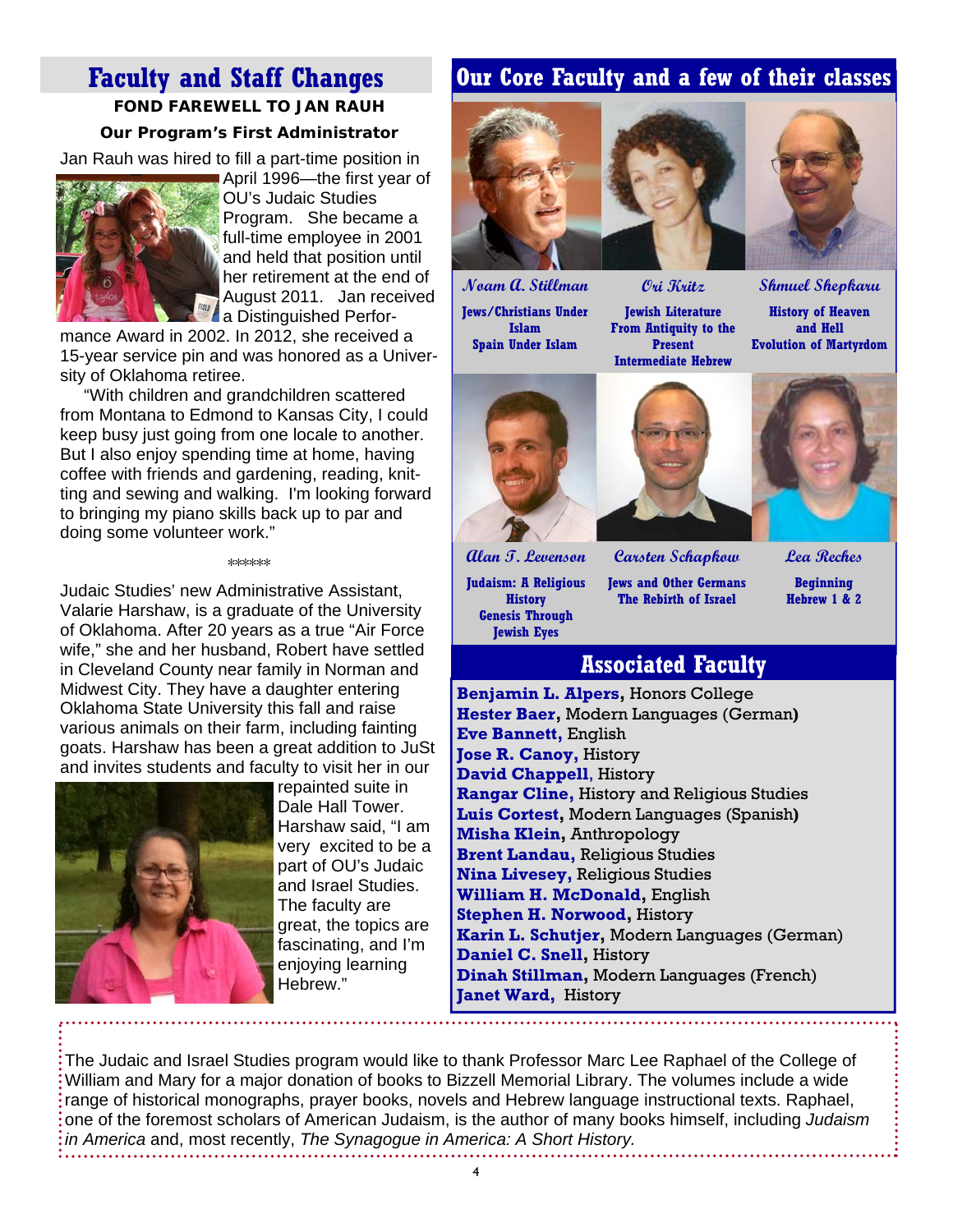# **12th Annual Yedida Stillman Memorial Lecture**

Noted historian, translator and senior contributing editor of the *Jewish Review of Books*, Allan Arkush delivered the 12th annual Yedida Kalfon Stillman Memorial Lecture Feb. 8, 2012. His talk "Zionism in the  $21<sup>st</sup>$  Century," was a sober assessment of the challenges faced by Israel in its desire to remain both a democratic and a modern Jewish state. Arkush

dwelt particularly on the demographic realities of a growing Arab-Israeli sector and a growing Ultra-Orthodox sector. With laudable dispassion, Arkush delineated the consequences of Arab-Israeli citizens who cannot be expected to share aspirations to be a Jewish state, and of the Ultra-Orthodox, who do not *Dr. Allan Arkush* generally participate in such



key institutions of Israeli life as the army and the vibrant economy on a level equal to that of the majority of Israelis, both secular and modern observant.

Arkush, the author of *Moses Mendelssohn and the Enlightenment* and the translator of Mendelssohn's philosophical classic *Jerusalem*, also is the translator and editor of three other books. His numerous essays on modern Jewish thought and Zionism have appeared in all major journals in the field. From 2006 to 2009, he served as editor of *AJS Perspectives*, the magazine of the Association of Jewish Studies. For the past two years, he has been Visiting Fellow at Princeton University in the Judaic Studies Program and the Department of Religion.

The Memorial Lecture was established through the generosity of family, friends and colleagues to honor the memory of the late beloved teacher and worldrenowned scholar, Yedida Kalfon Stillman, who died in February 1998. The first Memorial Lecture was given in February 2001 by Professor Paula Sanders of Rice University. She was introduced by President David Boren, who shared his personal reminiscences of Yedida Stillman. The Memorial Lecture since has become a major annual campus event. The lecturers have all been distinguished scholars in fields related to the late Professor Stillman's wide-ranging interests in Middle Eastern and Sephardic history and culture. In his opening remarks, Noam Stillman expressed gratitude that every Memorial Lecturer not only worked in his late wife's field, but also were colleagues, and in this case, a friend.

## **David Goldsmith Completes Year in Israel**

When I first felt the Israeli sun, I knew I was home. Israel is a phenomenal place, merging east and west, tradition with progress, history with modernity. Although I spent 12 months there, it wasn't enough. I traveled throughout the tiny country often;

I hiked in the Negev, prayed at the Western Wall, partied in Tel Aviv, floated in the Dead Sea, walked through the Baha'i Gardens, and more. I met incredible people, friends I know I will have for a lifetime. I was able to experience, grow and mature. Israel will always remain fresh, offering up something new on a daily basis. For me, it's not a question of IF, but a question of WHEN, I will make aliyah — move to Israel. Until I return, the memories and relationships I acquired will have to suffice.

I am eternally grateful to the Schusterman/Josey



**David and friends at Sea of Galilee** 

Program in Judaic and Israel Studies as well as the Bezalel Foundation for making my journey possible.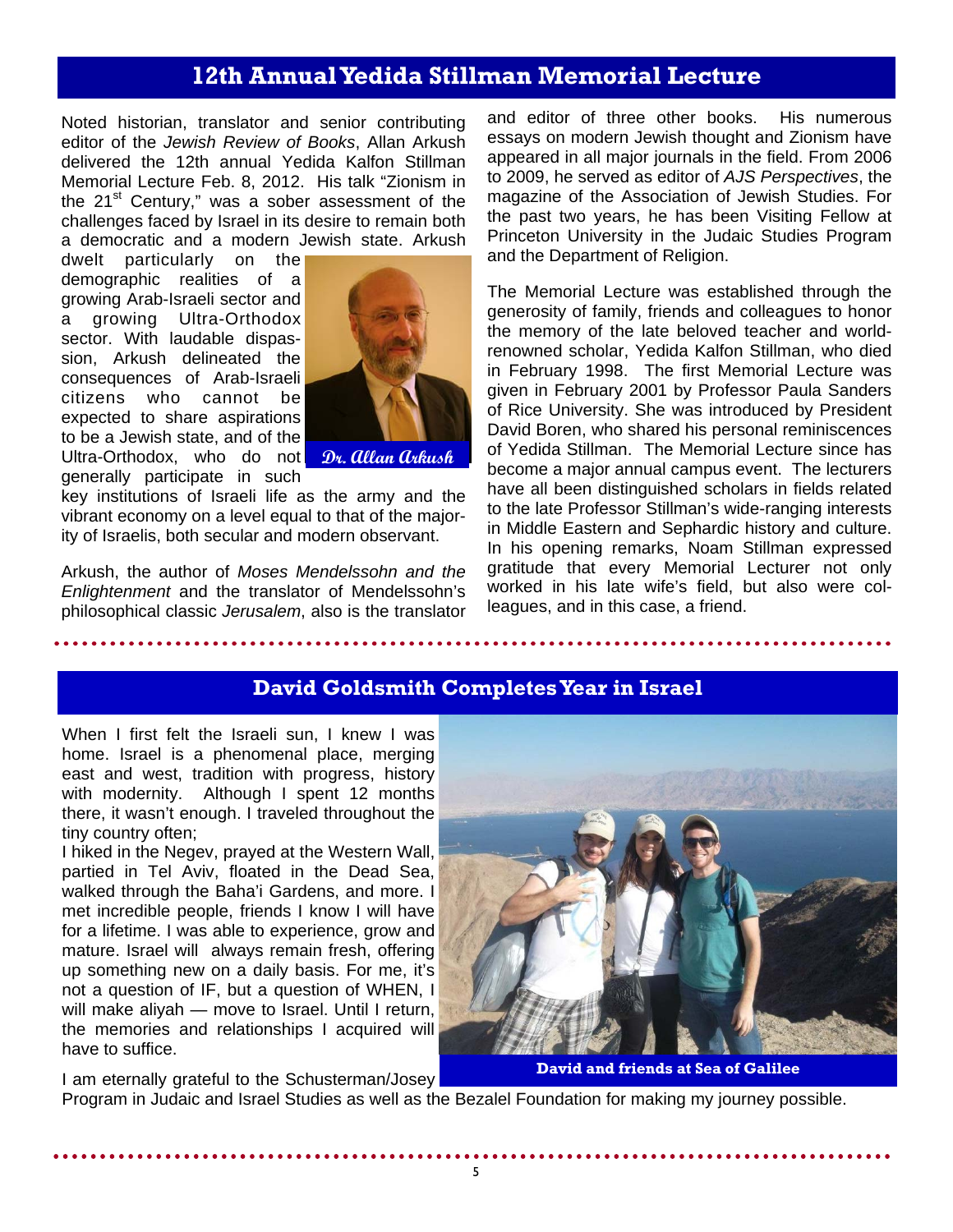# COMING EVENTS

**7:00 p.m. Monday, October 29** 

Holocaust Art Restitution Project (HARP) and who

(Einsatzstab Reichsleiter Rosenberg Plundered Art Project) Database at US Holocaust Memorial

Marc Masurovsky, co-founder of the

oversees the ERR



**Marc Masurovsky** 

Museum, will lecture on: **The Aryanization of European Culture and the Problematic of Postwar Restitution.**

 The lecture is cosponsored by the College of Arts & Sciences, the Fred Jones Jr. Museum of Art, the Department of History, and the OU Hillel Foundation.



## **7:00 p.m. Thursday, October 25**

The OU Schusterman Program of Judaic and Israel Studies is proud to present "Portrait of Wally" in conjunction with Marc Masurovsky's lecture on October 29. This fascinating documentary examines the historic court battle over Egon Schiele's *Portrait of Wally*, a Nazi-looted painting that was stolen from

a Jewish art dealer fleeing Vienna and wound up in New York's Museum of Modern Art.

 This film is cosponsored with the Department of Film and Media Studies and the Department of History.

# **JuSt Lunch Lectures for Fall 2012**

We have our Fall JuSt Lunch brownbag lectures lined up and are excited about the speakers and their topics. Put these dates on your calendars!

**September 5**, "The Muslim Brotherhood and the Jews", Professor Noam Stillman, University of Oklahoma.

- **October 3,** The Baha'i Faith in Israel and It's Community's Relations with the Jewish State", Professor Gershon Lewental, Visiting Schusterman Assistant Professor, University of Oklahoma.
- **November 7**, "The Enemy at the Gates: Sennacherib's Siege of Jerusalem through Judean Eyes", Dr. Robb Andrew Young, Graduate, Yale University.
- **December 5**, "The Popularity of Sheva: The First "Benevolent Hebrew" on the English and American Stage", Professor Eve Bannett, Department of English, University of Oklahoma.

# 13th Annual Yedida Kalfon Stillman Memorial Lecture



**Michal Friedman to deliver the 13<sup>th</sup> Annual Yedida Kalfon Stillman Memorial Lecture** 

Michal Friedman, Adjunct Professor of Jewish History at Carnegie Mellon University and a specialist in Sephardic and Spanish-speaking Jewish communities, and in Spanish history and culture, will speak on "Recovering Jewish Spain: Politics, Historiography and Institutionalization of the Jewish Past in Spain (1845-1935)" on Thursday, February 28, 2013 at 7:00 p.m. in the Robert S. Kerr Auditorium in the Sam Noble Museum of Natural History.

Friedman did her MA at OU with Yedida and Norman Stillman, and was Yedida's teaching assistant before going to Columbia University where she received her Ph.D. (2012) which has been nominated for the prestigious Dr. Michal Friedman Salo W. Baron Prize .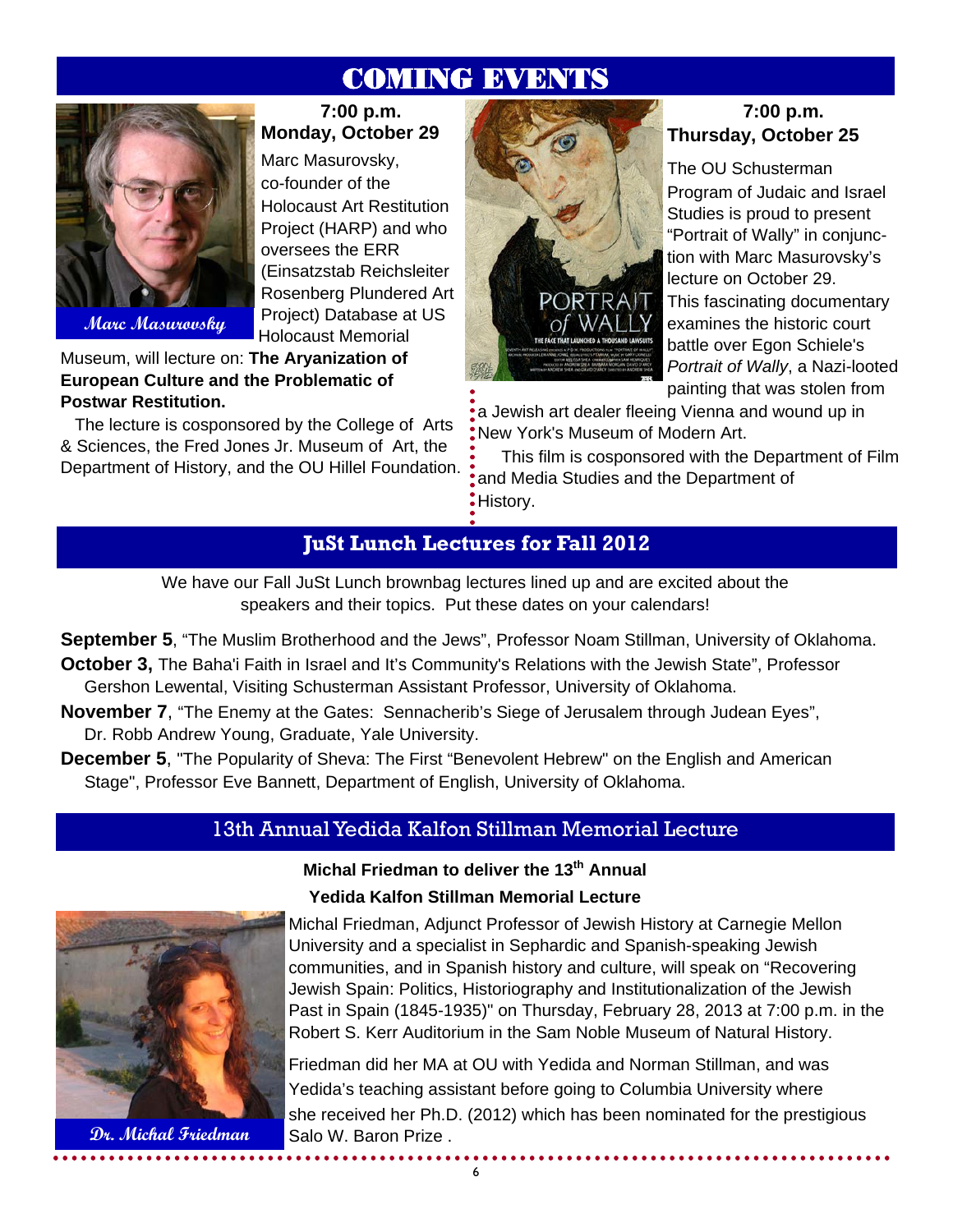# MORE EVENTS TO COME

## **This year's JEWISH FILM FESTIVAL, sponsored by Schusterman Program for Judaic and Israel Studies will feature the following films about Jews in South America. The films will be shown in November, time and place to be announced.**

## **Jubanos: The Jews of Cuba**

Cuba is known for its revolutionary leaders, communism, cigars, and 50's cars. When the Cuban Revolution hit in 1961, religion was banned, leaving the Cuban Jewish Community struggling to sustain itself for nearly three decades. JUBANOS: THE JEWS OF CUBA, tells the humbling story of the 1500 Jews who remained in the country despite the difficulties. The journey to rediscovering and reviving Jewish life raises questions about faith, sustenance, strength, and the future, which the Cuban Jews continue to face still today.



## **The Fire Within: Jews in the Amazonian Rainforest**

This documentary focuses on the Jewish community of Iquitos, an isolated Peruvian city in the Amazon jungle of South America. Jewish men first came to Iquitos during the rubber boom in the late 19th century, married Amazonian women and raised families, while creating their own syncretic Jewish tradition.

 This film recreates this story through the descendants of those Jewish immigrants, searching together with these "mestizos" for vestiges of Jewish presence in Amazonia and accompanying them on their return to Israel.

# **(Novos Lares) New Homes: The story of Jews in Nilópolis**

The story of Jewish immigrants from Eastern Europe who came to Brazil in the early twentieth century, settling in Nilópolis, a suburb located 30 kilometers from Rio de Janeiro.

## **Distinguished Scholar Alvin Rosenfeld to Lecture on October 15 on "What Is the 'New' Antisemitism? And What Can We Do about It?"**  Professor Rosenfeld is the Irving M. Glazer Chair in Jewish Studies at Indiana University and Director, Institute for the Study of Contemporary Antisemitism. He is the author and editor of many books including *Imagining Hitler* (1985) and *A Double Dying: Reflections on Holocaust Literature* (1980) which have been translated into a

number of languages including Japanese and Hungarian. He founded Indiana University's well-regarded Borns Jewish Studies Program and served as its director for 30 years. Rosenfeld is coming at the invitation of Professor Stephen Norwood, who receives an annual grant from the office of OU President David Boren to bring distinguished speakers to our campus.



## **Professor Nina Livesey and Bezalel Scholarship Students Participate in Historic Find in the Galilee**



Professor Nina Livesey, Religious Studies and Judaic Studies together with OU students took part this summer in the archeological excavations at the site of Huqoq in the Galilee. Three of the students (Melissa Weiss, Morgan Creekmore, and Carleigh Haughting) were there on Bezalel Foundation Study in Israel Fellowships. The team made international headlines when they discovered early one morning, a mosaic floor of a synagogue dating back to the Talmudic period (fourth-fifth centuries CE) depicting the biblical hero Samson and a Hebrew inscription. (More in Livesey's and the students' own words in the next newsletter.)